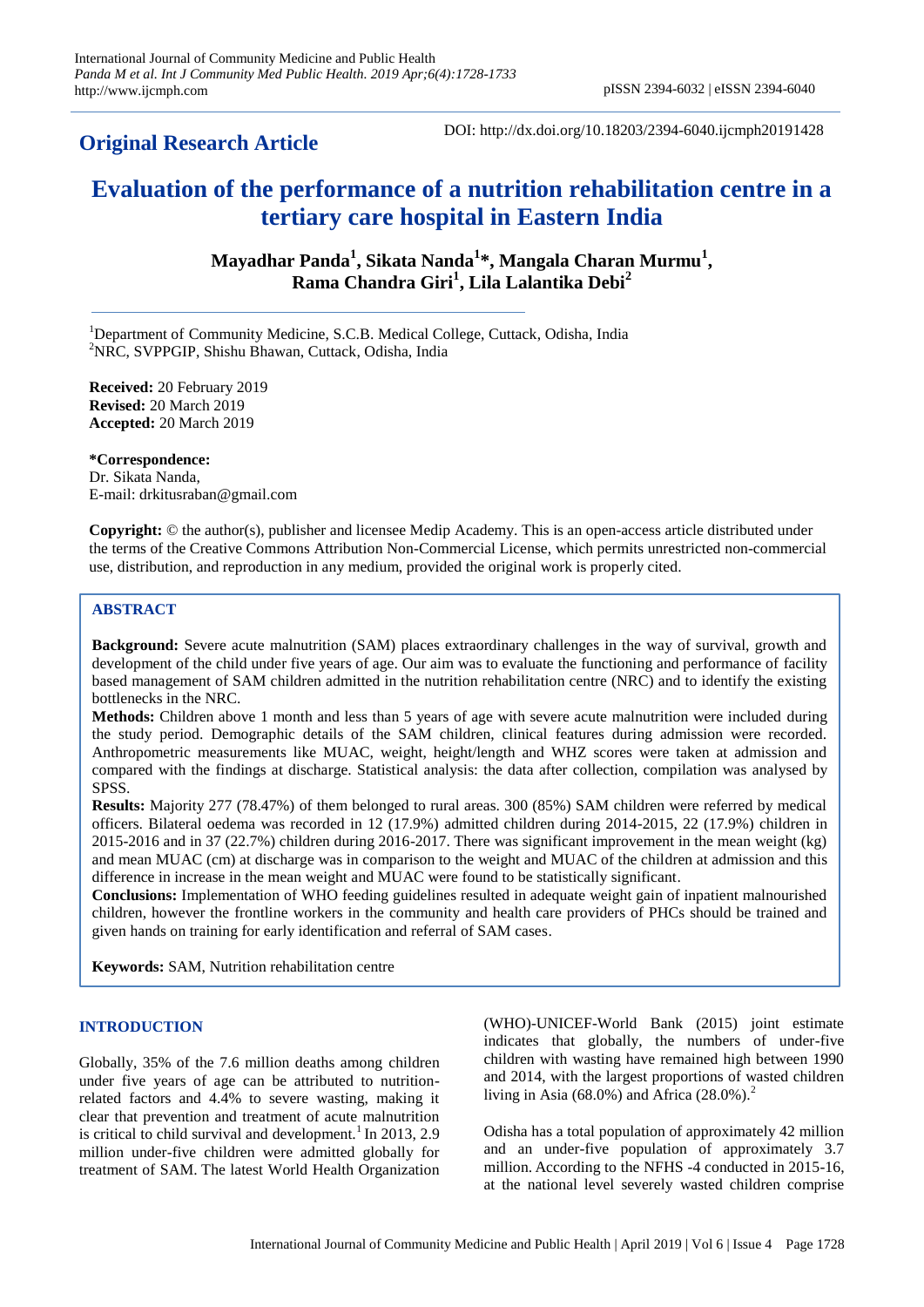7.5% of the under-five population, 38.4 % of children between 0-5 years were severely stunted, 35.7 % were severely underweight. In Odisha, as per NFHS-4, 20.4% of children between 0-5 years of age are wasted, 6.4% are severely wasted, and  $34.4\%$  are underweight.<sup>3</sup> In Odisha, facility based management of SAM through NRC has been an important intervention to treat children with SAM. Under nutrition results in adverse physical, cognitive and/or emotional results in the short term as well as in the long-term health and well-being of an individual. Its deleterious effects on the socio economic development and health of the society are well recognised, and under nutrition is taken to be an indication of a society's wellbeing. Facility based management takes place in a NRC, a unit in the health facility, where children with SAM are admitted and managed through medical and nutritional therapeutic care. The identification of children with SAM is carried out through platforms such as the monthly village health and nutrition days (VHND). Frontline workers like, ASHA, AWWs, ANMs play an important role in identification of SAM cases while conducting the VHND sessions. Identification of SAM cases is also being carried out by rashtriya bal swasthya karyakram (RBSK) team as well.<sup>4</sup> Nutritional status among young children is commonly assessed through three standard physical indices: (i) length/height for age; (ii) weight for age; and (iii) weight for length/ height. The extent to which the index of each child differs from the 'norm' i.e., the child's z-score can be calculated.<sup>5</sup> Classification of acute childhood under nutrition as follows:<sup>6</sup>

Moderate acute malnutrition (MAM): A child with weight for height Z (WHZ) score of less than -2SD but greater than -3SD and/or MUAC between 11.5 cm to 12.4 cm.

## *SAM*

A child with severe visible wasting and/or WHZ score of less than -3SD and/or mid-upper arm circumference (MUAC) less than 11.5 cm and/or presence of bilateral pitting oedema.

SAM places extraordinary challenges in the way of survival, growth and development of the child under five years of age. Children with SAM are nine times more likely to die than well-nourished children.<sup>6</sup> Facility based management is provided to SAM children with medical complications. During the stay in NRC, along with medical and nutritional therapeutic care, mothers/caregivers are also provided counselling and support to address the reasons for poor nutrition and health in their child. Global guidance for SAM children with complications is to provide the in-patient child with F75 (75 kcal or 315 kJ/100 ml) or F100 (100 kcal or  $420kJ/100$  ml) or RUTF as per their requirements.<sup>7</sup> The child is discharged when following criteria are met: oedema has resolved; child has achieved weight gain of  $\geq$ 15% and has satisfactory weight gain for 3 consecutive

days (>5 g/kg/day); child is eating an adequate amount of nutritious food that the mother can prepare at home; all Infections and other medical complications have been treated.<sup>8</sup> After discharge, the child is followed up in the community to avoid relapse. Hence this particular study was undertaken with the following aims and objectives.

Objectives were to evaluate the functioning and performance of facility based management of SAM children admitted in the NRC, to identify the existing bottlenecks in the NRC and to propose recommendations to address these bottlenecks.

# **METHODS**

# *Type of study*

A cross sectional hospital based study was conducted among the SAM children between the age group of 1 month to 5 years, admitted to the NRC.

# *Place of study*

Nutrition rehabilitation centre, Sishu bhawan, Cuttack, Odisha.

# *Period of study*

Study conducted from May 2014 to March 2017.

## *Study participants*

All the SAM children in the age of 1 month to 5 years admitted in the NRC.

## *Study tool*

A pre-designed and pretested questionnaire was used for collection of data regarding various aspects of the SAM. Informed consent from the care-givers of the participants was taken prior to enrolment of children in the study. The data included socio demographic details, baseline characteristics like mother's education and SES was assessed by BG Prasad SES scale. Interview schedule of mothers was translated into Odia and again retranslated into English by language experts to rectify the discrepancies. Anthropometric measurements including weight in kg and length/height in cm, MUAC, WHZ score were recorded. Weight of the children was taken every day in the morning at same time before starting their morning feed. The weight change was calculated daily in gm/kg/day. Similarly weight, MUAC, WHZ score and presence/absence of oedema at discharge was compared with that of the admission findings.

## *Statistical analysis*

The data after collection were entered and analyzed using statistical package for social sciences (SPSS) version 21. Categorical data was analysed as proportions and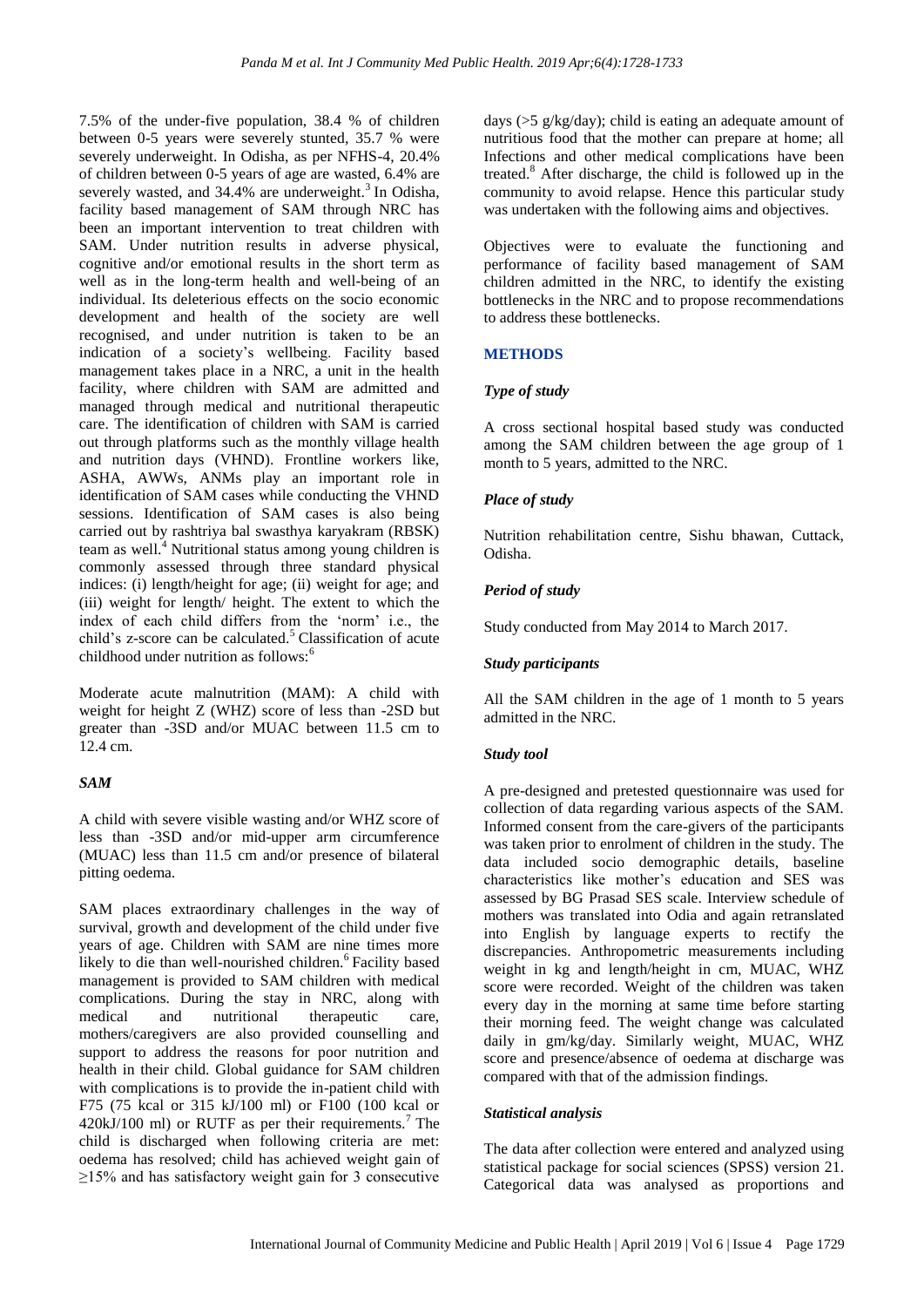percentages. To compare the quantitative data at admission and discharge, paired t- test was applied for the three consecutive years. P<0.05 was considered to be significant and p<0.01 was considered as highly significant.

# **RESULTS**

Table 1 reveals that the number of SAM children admitted to the NRC from 2014 to 2017 was 353. Out of which 67 were admitted during 2014-2015, 123 were admitted during 2015-2016 and 163 were admitted during 2016-2017. There has been an increase in the number of admissions of SAM children over the three years. Of the total 353 admitted SAM children during this three years, 170 (48.16%) were girls while183 (51.84%) were boys. Analysis by age group showed that 117 (33.14 %) were in the age group of 0-6 months, 107 (30.31%) were in the age group of 7-12 months, 90 (25.5 %) cases were in the age group of 13-24 months, 25 (7.08 %) were in the age group of 25-36 months, and 14 (3.97 %) in the age group of 37-59 months. So majority (89%) of the SAM children were within 24 months. 135 (38.24%) of the admitted children were from SC, 53 (15.01 %) were from ST, and the remaining major portion 165 (46.75 %) were from general category.

#### **Table 1: Distribution of SAM children according to socio-demographic determinants.**

| <b>Demographic</b><br>determinants | <b>Variables</b> | <b>Year: 2014</b><br>No. of SAM child<br>$(n=67)$ |               | <b>Year: 2015</b><br>No. of SAM child<br>$(n=123)$ |               | <b>Year: 2016</b><br>No. of SAM child<br>$(n=163)$ |               |
|------------------------------------|------------------|---------------------------------------------------|---------------|----------------------------------------------------|---------------|----------------------------------------------------|---------------|
|                                    |                  | No.                                               | $\frac{0}{0}$ | No.                                                | $\frac{0}{0}$ | No.                                                | $\frac{0}{0}$ |
|                                    | $1$ to $6$       | 18                                                | 26.9          | 38                                                 | 30.9          | 61                                                 | 37.4          |
|                                    | 7 to 12          | 22                                                | 32.8          | 41                                                 | 33.3          | 44                                                 | 27            |
| Age in months                      | 13 to 24         | 16                                                | 23.9          | 34                                                 | 27.6          | 40                                                 | 24.5          |
|                                    | 25 to 36         | 9                                                 | 13.4          | 7                                                  | 5.7           | 9                                                  | 5.5           |
|                                    | 37 to $< 60$     | $\overline{2}$                                    | 2.9           | 3                                                  | 2.4           | 9                                                  | 5.5           |
| Gender                             | Male             | 34                                                | 50.7          | 71                                                 | 57.7          | 78                                                 | 47.9          |
|                                    | Female           | 33                                                | 49.2          | 52                                                 | 42.3          | 85                                                 | 52.1          |
| <b>Place of residence</b>          | Rural            | 48                                                | 71.6          | 108                                                | 87.8          | 121                                                | 74.2          |
|                                    | Urban            | 19                                                | 28.4          | 15                                                 | 12.2          | 42                                                 | 25.8          |
|                                    | General          | 26                                                | 38.8          | 56                                                 | 45.5          | 83                                                 | 51            |
| Caste                              | <b>SC</b>        | 38                                                | 56.7          | 48                                                 | 39            | 49                                                 | 30            |
|                                    | <b>ST</b>        | 3                                                 | 4.5           | 19                                                 | 15.4          | 31                                                 | 19            |
|                                    | Upper            | 3                                                 | 4.5           | $\tau$                                             | 5.7           | 8                                                  | 4.9           |
| Socio-economic-                    | Upper middle     | 9                                                 | 13.4          | 15                                                 | 12.2          | 21                                                 | 12.9          |
| status (SES)                       | Middle           | 11                                                | 16.4          | 33                                                 | 26.8          | 34                                                 | 20.9          |
|                                    | Lower middle     | 16                                                | 24            | 37                                                 | 30.1          | 62                                                 | 38            |
|                                    | Lower            | 28                                                | 42            | 31                                                 | 25.2          | 38                                                 | 23            |
|                                    | <b>ASHA</b>      | 4                                                 | 6             | 3                                                  | 2.4           | $\overline{4}$                                     | 2.5           |
| <b>Referred by</b>                 | <b>AWW</b>       | $\overline{7}$                                    | 10.4          | $\overline{7}$                                     | 5.7           | 13                                                 | 8             |
|                                    | MO               | 51                                                | 76.1          | 110                                                | 89.4          | 139                                                | 85.3          |
|                                    | <b>RBSK</b> team | $\boldsymbol{0}$                                  | $\Omega$      | $\Omega$                                           | $\Omega$      | $\overline{4}$                                     | 2.5           |
|                                    | Others           | 5                                                 | 7.5           | 3                                                  | 2.4           | 3                                                  | 1.8           |

#### **Table 2: Year wise distribution of admitted SAM children based on diagnostic criteria.**

|                                                                          | <b>Year: 2014-15</b>                  |               | Year: 2015-16                   |               | Year: 2016-17                   |               |
|--------------------------------------------------------------------------|---------------------------------------|---------------|---------------------------------|---------------|---------------------------------|---------------|
| <b>Diagnosis of SAM Children by</b>                                      | <b>Total no. of</b><br>cases $(n=67)$ | $\frac{0}{0}$ | Total no. of<br>cases $(n=123)$ | $\frac{0}{0}$ | Total no. of<br>cases $(n=163)$ | $\frac{0}{0}$ |
| $\chi$ score $\langle$ 3SD<br>(among children having length $\geq$ 45cm) | 58                                    | 86.6 93       |                                 | 75.6 126      |                                 | 77.3 l        |
| $MUAC < 11.5$ cm<br>(among children >6 months)                           | 48                                    | 71.6 76       |                                 | 61.7          | -78                             | 47.9          |
| <b>Presence of B/L oedema</b>                                            | 12                                    | 179           | 22.                             | 17.9          | -37                             | 22.7          |

Table 2 shows the year wise distribution of SAM children admitted to NRC based on different diagnostic criteria as per NRC guideline. Bilateral oedema was recorded in 12 (17.9%) admitted children during the period 2014-2015, 22 (17.9 %) during 2015-2016, and 37 (22.7%) in the year 2016-2017. There was a seasonal variation in admissions to the NRC. Of the total SAM children admitted, the highest number of admissions (50%) took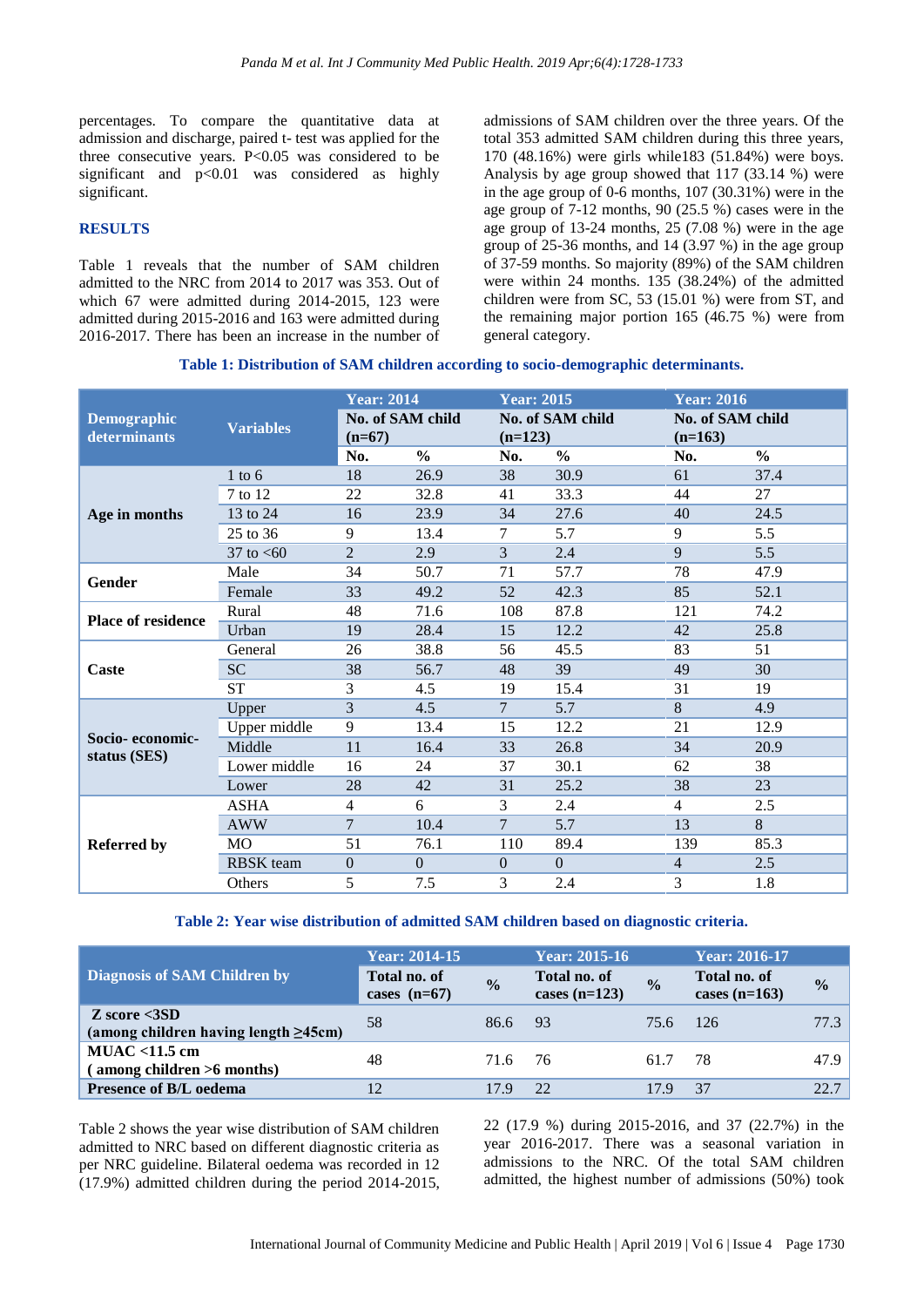place in May and June because this was considered the lean season for agricultural work. The lowest number of admissions (15%) took place in November, December and January months. In Odisha, these months are the paddy-harvesting season. The cause may be during this season, mothers are reluctant to commit 2-3 weeks of their time to the children with SAM, as it would mean a loss of daily income.

Figure 1 shows that, during 2014-15, out of the total 67 admitted SAM children, 11 cases were referred to ICU for better management, 9 cases were defaulters and one case died. 46 children were discharged from the NRC out of which 36 had recovered (cured) with a weight gain of  $\geq$ 15% than the admission weight, but 10 cases did not recover. Similarly outcome status of NRC in the year 2016-17 showed that 12 cases were referred, 14 were defaulters. 71 out of a total of 97discharged children were recovered and 26 could not recover during their NRC stay. During 2016-17 out of a total of 163 SAM admissions 103 children were discharged from the NRC, among them 90 children recovered. During this year the

number of SAM children referred to higher facility and the total defaulters were 43 and 17 respectively.



**Figure 1: Year wise outcome status of the SAM children admitted in the NRC.**

|  | Table 3: Year wise comparison of mean weight of SAM children at the time of admission and discharge. |  |  |  |  |  |
|--|------------------------------------------------------------------------------------------------------|--|--|--|--|--|
|  |                                                                                                      |  |  |  |  |  |

|                       | 2014-2015                        |                                               |                                               | 2015-2016                        |                                               |                                        | 2016-2017            |                                                            |                                        |
|-----------------------|----------------------------------|-----------------------------------------------|-----------------------------------------------|----------------------------------|-----------------------------------------------|----------------------------------------|----------------------|------------------------------------------------------------|----------------------------------------|
| Age group<br>(months) | No. of<br><b>SAM</b><br>children | <b>Mean</b><br>weight at<br>admission<br>(kg) | <b>Mean</b><br>weight at<br>discharge<br>(kg) | No. of<br><b>SAM</b><br>children | <b>Mean</b><br>weight at<br>admission<br>(kg) | Mean<br>weight at<br>discharge<br>(kg) | No. of<br><b>SAM</b> | Mean<br>weight at<br>children admission<br>(kg)            | Mean<br>weight at<br>discharge<br>(kg) |
| 1 to 6                | 12                               | $2.43 \pm 0.78$                               | $2.89 + 0.85$                                 | 31                               | $2.39 + 0.74$                                 | $2.82 \pm .79$                         | 35                   | $2.26 \pm .71$                                             | $2.7 \pm 0.78$                         |
| 7 to 12               | 14                               |                                               | $4.08 \pm 1.21$ $4.57 \pm 1.23$ 33            |                                  | $4.44 + 1.37$                                 | $5.07 \pm 1.5$                         | 32                   | $4.44 \pm 1.16$                                            | $5.08 \pm 1.2$                         |
| 13 to 24              | 12                               | $5.67 \pm 1.15$                               | $6.4 \pm 1.60$                                | 25                               | $6.1 + 1.2$                                   | $6.87 \pm 1.2$                         | 26                   | $6.09 \pm 1.5$                                             | $6.94 \pm 1.5$                         |
| 25 to 36              | 7                                | $6.36 \pm 1.96$                               | $7.13 \pm 1.88$                               | 6                                | $6.83 \pm 0.65$                               | $7.97 \pm .80$                         | 7                    | $7.22 \pm .98$                                             | $8.16{\pm}.87$                         |
| 37 to 60              |                                  | 6.4                                           | 7.39                                          | 2                                | $8.23 \pm 0.55$                               | $9.84 \pm .12$                         | 3                    | $8.21 \pm 1.74$                                            | $9.55 \pm 1.75$                        |
| <b>Total</b>          | 46                               | $4.46 \pm 1.89$ 5.06 $\pm 2.08$               |                                               | 97                               | $4.44 \pm 1.97$                               | $5.09 \pm 2.2$                         | 103                  | $4.42 \pm 2.12$                                            | $5.08 \pm 2.33$                        |
| Signifi-<br>cance     | (highly significant)             | $N=46$ , t=9.095, df=45, p<0.001              |                                               | (highly significant)             | N=97, t=17.789, df=96, $p \le 0.001$          |                                        |                      | $N=103$ , t=18.61, df=102,<br>p<0.001 (highly significant) |                                        |

#### **Table 4: Year wise comparison of MUAC of SAM children at time of admission and during discharge.**

|                          | 2014-2015                        |                                                                 |                                                    | 2015-2016                        |                                                                      |                                   | 2016-2017                        |                                                       |                                             |
|--------------------------|----------------------------------|-----------------------------------------------------------------|----------------------------------------------------|----------------------------------|----------------------------------------------------------------------|-----------------------------------|----------------------------------|-------------------------------------------------------|---------------------------------------------|
| Age<br>group<br>(months) | No. of<br><b>SAM</b><br>children | <b>Mean</b><br><b>MUAC</b> at<br>admission<br>(c <sub>m</sub> ) | <b>Mean</b><br><b>MUAC</b> at<br>discharge<br>(cm) | No. of<br><b>SAM</b><br>children | <b>Mean</b><br><b>MUAC</b> at MUAC at<br>admission discharge<br>(cm) | Mean<br>(cm)                      | No. of<br><b>SAM</b><br>children | <b>Mean</b><br><b>MUAC</b> at<br>admission<br>(cm)    | Mean<br><b>MUAC</b> at<br>discharge<br>(cm) |
| 7 to 12                  | 14                               | $9.41 \pm 1.66$                                                 | $9.9 \pm 1.53$                                     | 33                               | $10.22 \pm 1.64$ $10.61 \pm 1.5$                                     |                                   | 32                               | $9.96 \pm 1.4$                                        | $10.18 \pm 1.5$                             |
| 13 to 24                 | 12                               | $10.32 \pm 1.58$                                                | $10.71 \pm 1.64$                                   | 25                               | $10.74 \pm 1.22$ $11.3 \pm 1.05$                                     |                                   | 26                               | $10.84 \pm 1.2$                                       | $11.23 \pm 1.2$                             |
| 25 to 36                 | 7                                | $10.21 \pm 1.90$                                                | $10.98 \pm 1.4$                                    | 6                                |                                                                      | $10.26 \pm 0.65$ 11.06 $\pm$ 1.17 |                                  | $11.7 \pm 1.6$                                        | $12.24 \pm 1.3$                             |
| 37 to 60                 |                                  | 11.3                                                            | 11.4                                               | $\mathfrak{D}$                   | $10.35 \pm 1.2$ $10.9 \pm 1.27$                                      |                                   | $\mathcal{R}$                    | $10.33 \pm 2.5$                                       | $10.66 \pm 2.2$                             |
| <b>Total</b>             | 34                               | $9.95 \pm 1.68$                                                 | $10.45 \pm 1.5$                                    | 66                               |                                                                      | $10.43 \pm 1.41$ $10.94 \pm 1.33$ | 68                               | $10.5 \pm 1.5$                                        | $10.82{\pm}1.56$                            |
| Signifi-<br>cance        |                                  | N=34, df=33, t=4.557, $p<0.001$<br>(highly significant)         |                                                    | (highly significant)             | N=66, t=7.830, df=65, $p \le 0.001$                                  |                                   |                                  | N=68, df=67, t=3.482, p<0.001<br>(highly Significant) |                                             |

Table 3 shows year wise comparative analysis of mean weight at the time of admission and during discharge among the SAM children, during the study period i.e., in

the year (2014-2015), (2015-2016) and (2016-2017). Overall mean weight of the SAM children during admission and discharge in the 3 different years was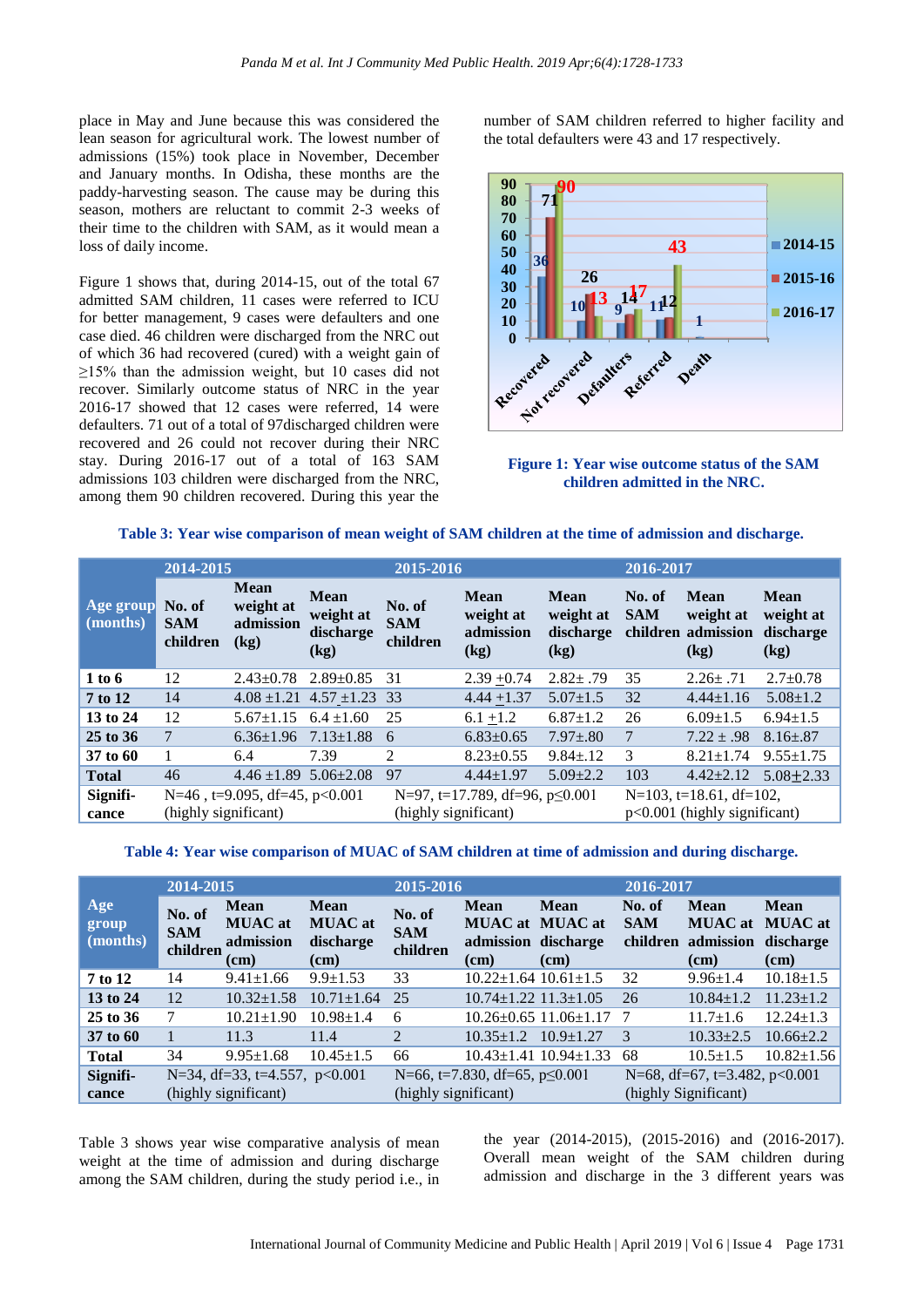(4.46±1.89 kg and 5.06±2.08 kg) in 2014-2015,  $(4.44\pm1.97 \text{ kg and } 5.09\pm2.2 \text{ kg})$  in the year 2015-2016 and  $(4.42\pm2.12 \text{ kg}$  and  $5.08\pm2.33 \text{ kg})$  during the year 2016-2017 respectively. The difference in the mean weights at the time of admission and discharge was found to be statistically highly significant across all the 3 years.

Table 4 shows, comparative analysis (year wise) of MUAC of SAM children at the time of admission and discharge in the year 2014-2015. MUAC in cm at admission and discharge in the 3 different years (9.95±1.68cm and 10.45±1.5 cm) in 2014-15, (10.43 ±1.41cm and 10.9±1.33cm) in 2015-16 and (10.5±1.5cm and 10.82±1.56 cm) in the year 2016-17 respectively. There was significant improvement in the MUAC of the children at discharge with compared to MUAC at admission which was also statistically highly significant in all the 3 years.

|                                 | $2014 - 2015$ (n=46)        |                            | $2015 - 2016$ (n=92)        |                            | $2016 - 2017$ (n=96)          |                         |  |
|---------------------------------|-----------------------------|----------------------------|-----------------------------|----------------------------|-------------------------------|-------------------------|--|
| <b>WHZ</b> score                | <b>Admission</b><br>$(\%)$  | <b>Discharge</b><br>$(\%)$ | <b>Admission</b><br>$(\%)$  | <b>Discharge</b><br>$(\%)$ | <b>Admission</b><br>(%)       | <b>Discharge</b><br>(%) |  |
| $-1SD$ to $\geq$ -2SD<br>(Mild) | 2(4.3)                      | 11(23.9)                   | 5(5.4)                      | 20(21.7)                   | 6(6.3)                        | 29(30.2)                |  |
| $-2SD$ to $-3SD$<br>(MAM)       | 6(13)                       | 12(26.1)                   | 13(14.2)                    | 27(29.4)                   | 13(13.5)                      | 27(28.1)                |  |
| $<$ -3SD to $\ge$ -4SD<br>(SAM) | 8(17.4)                     | 4(8.7)                     | 16(17.4)                    | 28(30.4)                   | 21(21.9)                      | 16(16.7)                |  |
| $<$ -4SD (SAM)                  | 30(65.2)                    | 19(41.3)                   | 58(63)                      | 17(18.5)                   | 56(58.3)                      | 24(25)                  |  |
| <b>Significance</b>             | $X^2$ =12.03, df=3, p=0.007 |                            | $X^2$ =39.58, df=3, p<0.001 |                            | $X^2 = 33.49$ , df=3, p<0.001 |                         |  |

| Table 5: Comparison of WHZ scores of the SAM children at time of admission and discharge. |  |  |
|-------------------------------------------------------------------------------------------|--|--|
|                                                                                           |  |  |

Table 5 shows year wise comparative analysis of WHZ score and depicts the proportion of SAM children showing improvement in the WHZ score at discharge in comparison to the admission findings across 3 different years. In 2014-15 all the discharged children (n=46) were taken for calculating the Z score whereas in the year 2015-16 and 2016-17, 5 children and 7 children respectively were not included for analysis, since their body length was below 45cm.

Of the total 67 SAM children admitted in the year 2014- 2015, 46 children were discharged from the NRC. 38 out of 46 (82.6%) were having WHZ score below -3SD, out of which 30 (65.2%) were having Z score below–4SD. This provides an idea of the degree of severity of the acute malnutrition cases or the alertness of the frontline workers who could refer these cases to the NRC. Similarly proportion of SAM children in the year 2015- 16 having WHZ score below -3SD i.e., 74 out of 92 children (80.4%) at admission was reduced to 45 (48.9%), and also in the year 2016-17 proportion of SAM children having WHZ score below -3SD was reduced from 77 (80.2%) to 40 (41.7%). This suggests that, there was significant improvement in the WHZ score at discharge in comparison to the admission finding and this difference was also found statistically significant.

#### **DISCUSSION**

A study on children with under-nourishment, conducted by Peter et al revealed that, majority of the SAM cases  $(94.5\%)$  were from back ward castes (SC, ST, OBC).<sup>9</sup> In a study by Hashmi et al most of the admitted children  $(41.77%)$  were in 12-23 months age group.<sup>10</sup> 88 (51.76%) were females and 82 (48.24%) were males. In a similar study by Mulla et al majority of SAM children belong to age group less than 2 years, female gender, caste wise  $\overrightarrow{OBC}$ ,  $\overrightarrow{SC}$  and  $\overrightarrow{ST}$  category.<sup>11</sup> ASHAs (accredited social health activists) played a key role in referring them to MTC (malnutrition treatment centre). In Odisha Das et al in their study revealed that out of total 130 patients the overall prevalence of SAM was 2.5%.<sup>12</sup> Majorities (77%) were non edematous SAM (marasmus) and rest were oedematous (kwashiorkor). There was no variation in sex as both male and female patients were with equal percentage.

Sengupta et al conducted a cross-sectional survey of 200 randomly selected under-five children to determine the prevalence and risk factors of under-nutrition amongst under-five children living in an urban slum of Ludhiana.<sup>1</sup> The study showed that 74% of the children were stunted and 29.5% of them were under-weight. A study done by Sharma et al showed that on the basis of IAP classification 72.5% were suffering from any form of malnutrition, and 22.4% from grade- III and IV (severe form) malnutrition.<sup>14</sup> Srivastava et al carried out a crosssectional study in selected urban slums of Bareilly district, Uttar Pradesh which showed that 66.3% were malnourished<sup>15</sup> Nearly 32.5%, 16.9%, 8.4% and 8.4% were suffering from grade I, II, III and IV malnutrition respectively.

In a similar study conducted by Taneja et al revealed that, the overall mean weight of admission among the children was  $6.51\pm2.04$  kg; for boys  $6.89\pm1.96$  kg and for girls  $6.15\pm2.08$  kg. The mean weight at discharge of the study group was 7.16±2.13 kg; for boys was 7.49±2.08 kg and for girls was  $6.86\pm2.16$  kg.<sup>16</sup> A statistically significant